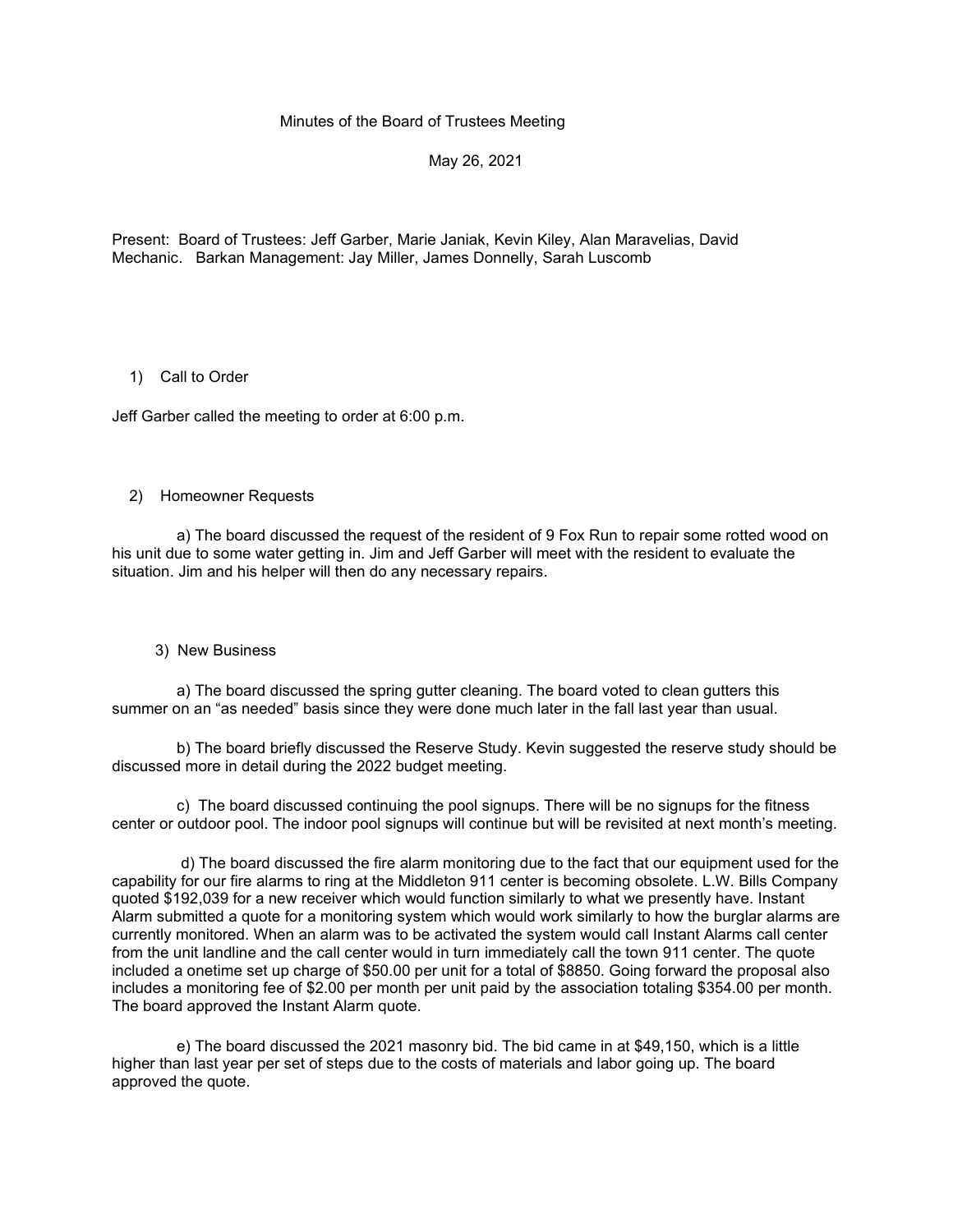f) The board approved a quote from T.K. Asphalt in the amount of \$6,300 to apply filler in the cracks in the asphalt.

 g) The board approved a bid of \$1,581 for a system to monitor the indoor pool HVAC system in case of failure. Once installed Instant Alarm will monitor it with no additional monitoring charge.

 h) The board approved a quote from D L Landscape in the amount of \$10,500 to remove and replace a rock wall on Bellingham Court with a start date of June 9th.

 i) The board reviewed a proposal in the amount of \$47,000 from Pavements Inc. to replace the tennis court surface. The proposal includes grinding the current surface, installing a layer of tennis court asphalt and then a coating of tennis court paint and striping to be installed by a subcontractor. The proposal does not include installing new nets which will also be necessary. There are currently two courts side by side. The board discussed setting one side up for tennis play and the other for pickleball play as many residents have requested this. The discussion will be continued at the next board meeting.

### 4) Old Business

a) The board reviewed the final version of Verizon Fios marketing agreement.

Kevin suggested having one part changed before signing to state we are not

exclusively signing with Verizon. Sarah will send it back to them for revision.

- 5) Financial Report
	- a) The board reviewed the April financials.
- 6) Landscape Update

 Marie noted how well ProScape Landscaping is doing. The mowing is being done on Wednesdays. ProScape asked to bring a street sweeper this week to pick up dust and pine needles. This would be done free of charge. The board approved this to be done.